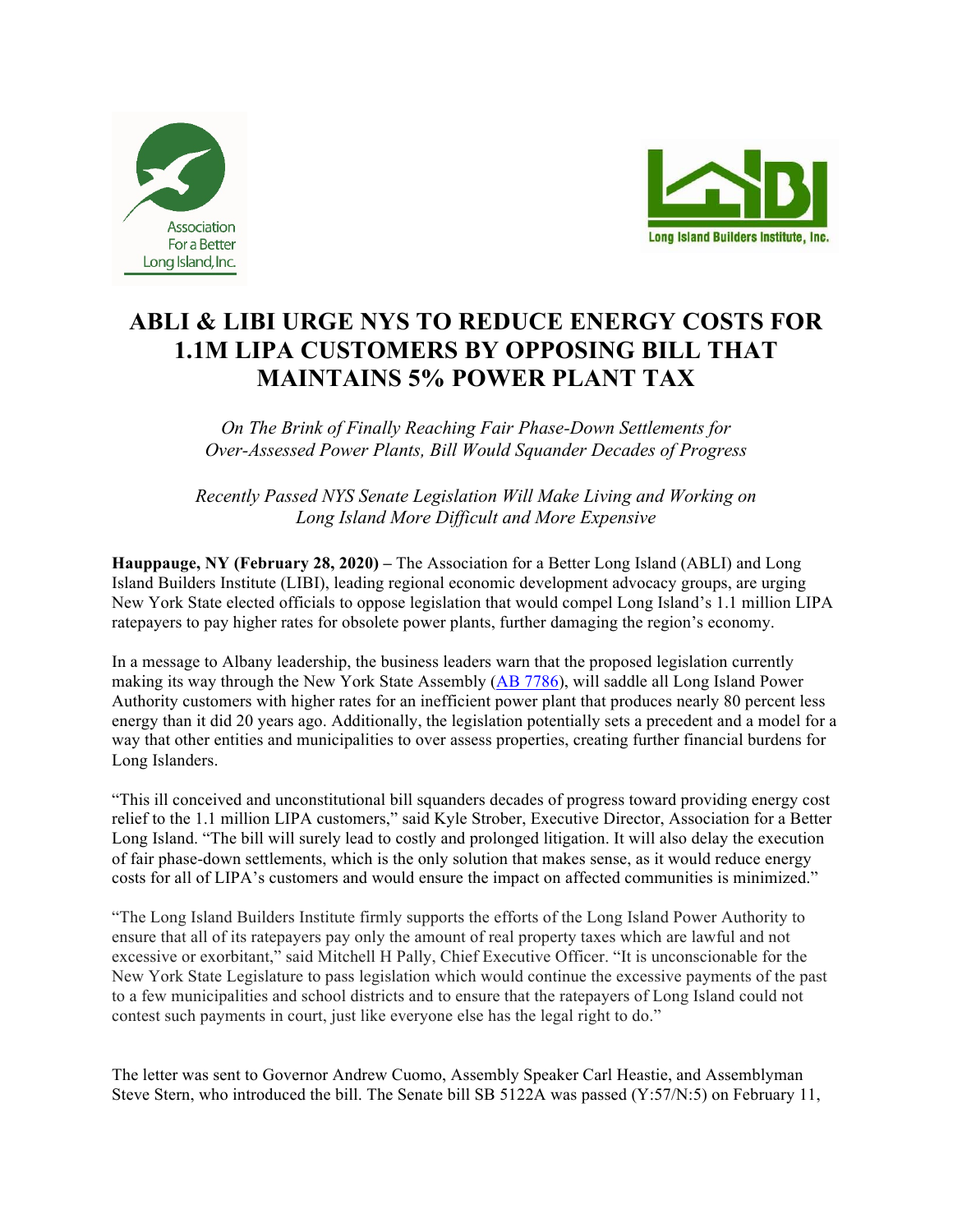2020. It was immediately delivered to the Assembly and referred to the Assembly Corporations, Authorities and Commissions Committee.

```
###
```
## **Media Contacts:**

Gary Lewi 212 843-8010 glewi@rubenstein.com Jeffrey Weir 212 843-8022 jweir@rubenstein.com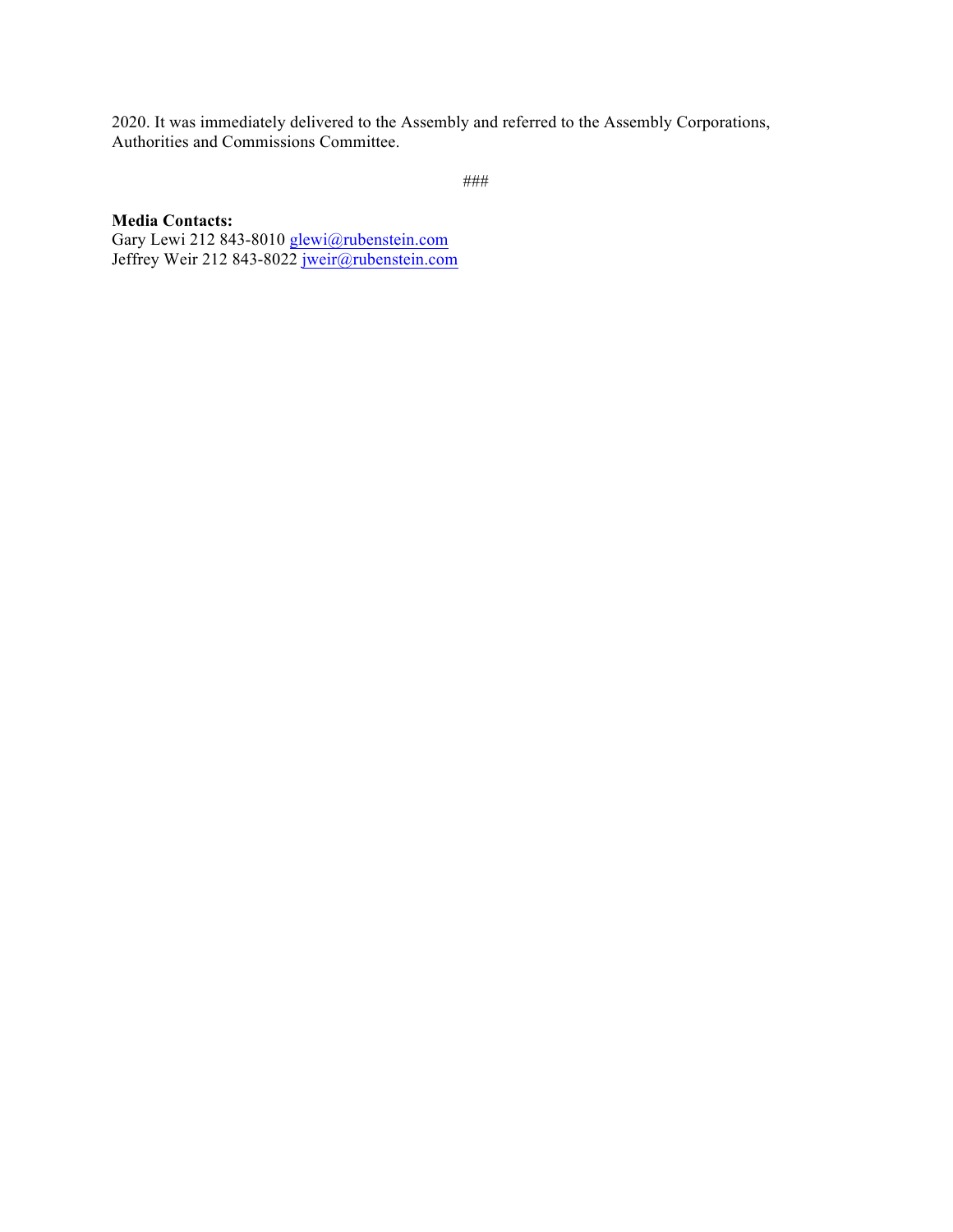



February 28, 2020

Hon. Andrew M. Cuomo Hon. Carl E. Heastie Hon. Steve Stern Governor of New York State Speaker, NYS Assembly NYS Assembly NYS Capitol Building LOB 932 LOB 919 Albany, NY 12224 Albany, NY 12248 Albany, NY 12248

## **Re: Bill AB 7786 / SB 5122-A – Preventing the Long Island Power Authority from collecting past taxes**

Dear Governor Cuomo, Speaker Heastie, Assemblyman Stern:

The Association for a Better Long Island (ABLI) and Long Island Builders Institute (LIBI), leading regional economic development advocacy groups, strongly oppose to AB 7786 / SB 5122-A, which will make living and working on Long Island even more difficult and expensive for all of LIPA's 1.1 million customers, especially its business customers that drive Long Island's economy.

The Northport Power Plant has annual taxes of \$84 million, making it the highest-taxed property in America—a tax bill that exceeds that of Disneyland and the Empire State Building combined. Those costs are being directly passed through to LIPA customers in the form of higher rates. This subsidy is completely absurd for a 49-year-old plant that produces nearly 80 percent less energy than it did 20 years ago.

Instead of promoting a fair phase-down settlement that would benefit all Long Islanders, this legislation would make the problem far worse and incentivize terribly flawed policy. On April 26, 2019, the Newsday called this legislation "likely unconstitutional." Also stating that "…municipalities could assess plants at infinitely high valuations while knowing the state would guarantee any refund. Besides setting a dreadful precedent, it is likely unconstitutional." On June 3, 2019, the Newsday Editorial Board again wrote, "the legislation is clearly unconstitutional" and "It's dangerous because it would allow municipal assessors…to put any value they want on properties without fear of legal challenges seeking repayment." I am enclosing copies of both Newsday Editorials. This bill will hinder the progress already made, as Brookhaven Supervisor Ed Romaine and the Village of Port Jefferson brokered a fair phase-down settlement, acknowledging the need to reduce energy costs for the majority of its residents.

One cannot overestimate the financial burden this ill-conceived legislation will place on the more than one million LIPA customers. Currently, LIPA customers pay a 5% tax on their energy bill due to the over assessment of these four power plants. Most importantly, this bill is